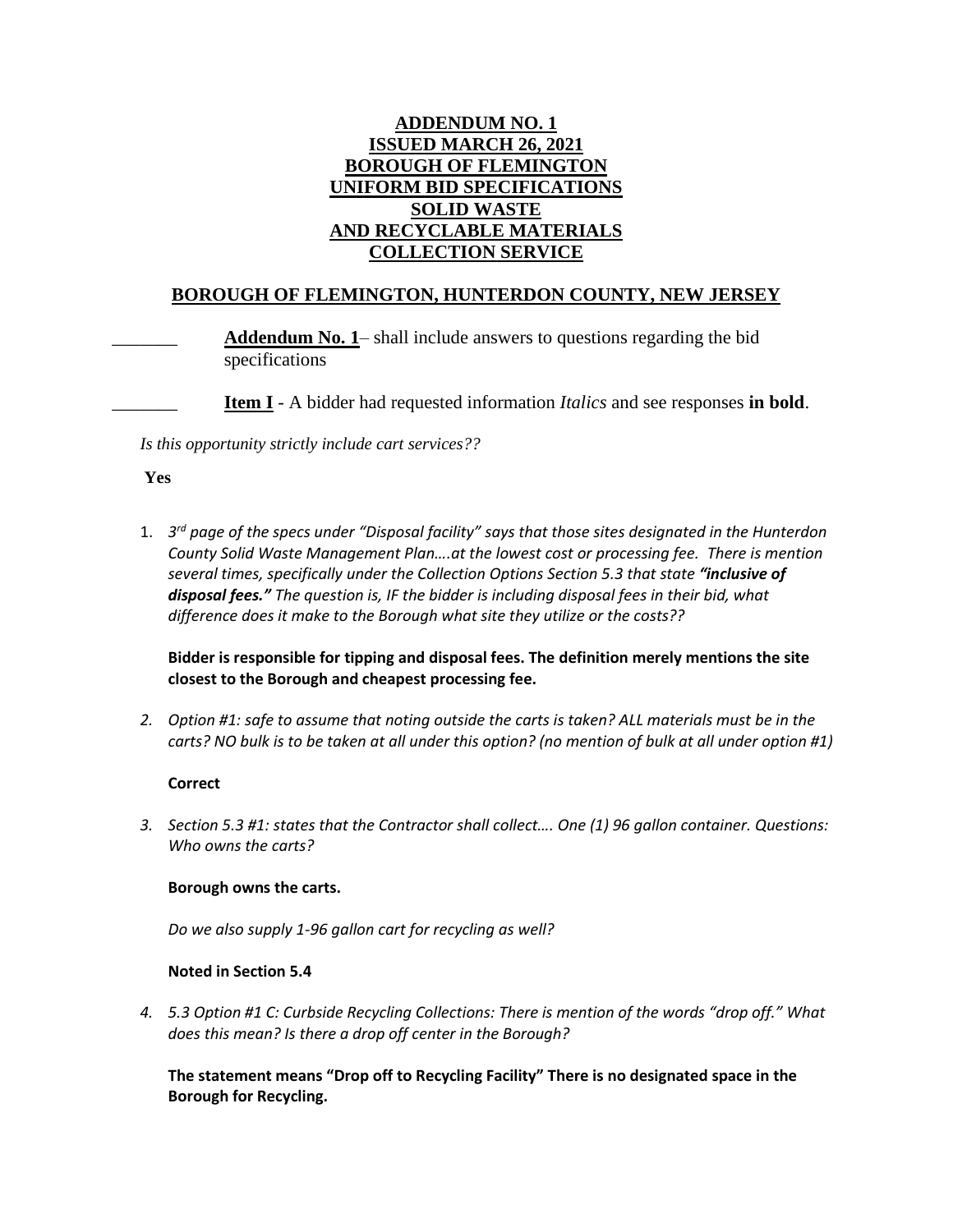*5. Option #2: Again we see the language "inclusive of disposal fees." Does the Borough reimburse the hauler for disposal costs?* 

**Yes**

*6. Option #2 C: Bulk cleanup 4sx per year "inclusive" of disposal costs, yet in the same paragraph, 2 nd to last sentence the bid states "Borough will pay for all collection, disposal including disposal tipping fees."* 

**Yes**

*7. There is mention of "stickers" and that the hauler provides the stickers. Stickers for what? How many stickers per item? What items? States that the Borough shall keep the proceeds from the sale of the stickers. Republic needs additional info on this program and how the Borough is expecting it to work. Residents come to the haulers office to pick up stickers? Under COVID Republic does not allow any person outside of the Company to go to our offices.*

### **Stickers are to be provided based on demand. Specifications are clear on the subject as the stickers are for bulk items. Please bid accordingly.**

*8. Same section C: States that the hauler will collect 4xs per year on a schedule determined by the Borough. Republic's opinion is that the schedule needs to be listed within the bid specs OR mutually agreed to both parties. Not knowing is a risk. What happens if there are NO BIDDERS for Option #2 that includes bulk?*

## **Bidders are expected to provide pricing based on options given. Schedule for bulk pickup is determined by Council later.**

*9. Section 5.4: States that the hauler must provide carts with "RF" chips. Republic believes it is referring to "RFID" chips. What is the purpose of an RFID chip? An RFID chip is usually requested IF the municipality plans on retaining ownership of the carts, which is not the case here. If a hauler uses a 3rd party the serial numbers for each cart will be scanned to a specific address that the Boro will have access to. An RFIS chip adds approx \$2 extra per cart… Please clarify*

## **Provide chips for property identification as per Section 5.4.**

*10. Does the Borough reimburse the hauler for recycling processing and disposal fees?*

**Yes.**

*11. Section 5.4 B: States that there is no limit to the amount of recycling and if the resident wants an extra cart that cost must be provided in the Proposal pricing form. The question is, IF the hauler is not getting reimbursed for processing/disposal fees, then shouldn't the cost of that 2nd cart include processing/disposal fees on top of the cost of the cart? And if that is correct then the price per cart should be an annual cost that includes these costs. So should there be a spot in the proposal pages for the price of an extra cart for the 1 year contract, a price for 3 year and a price for 5 years??*